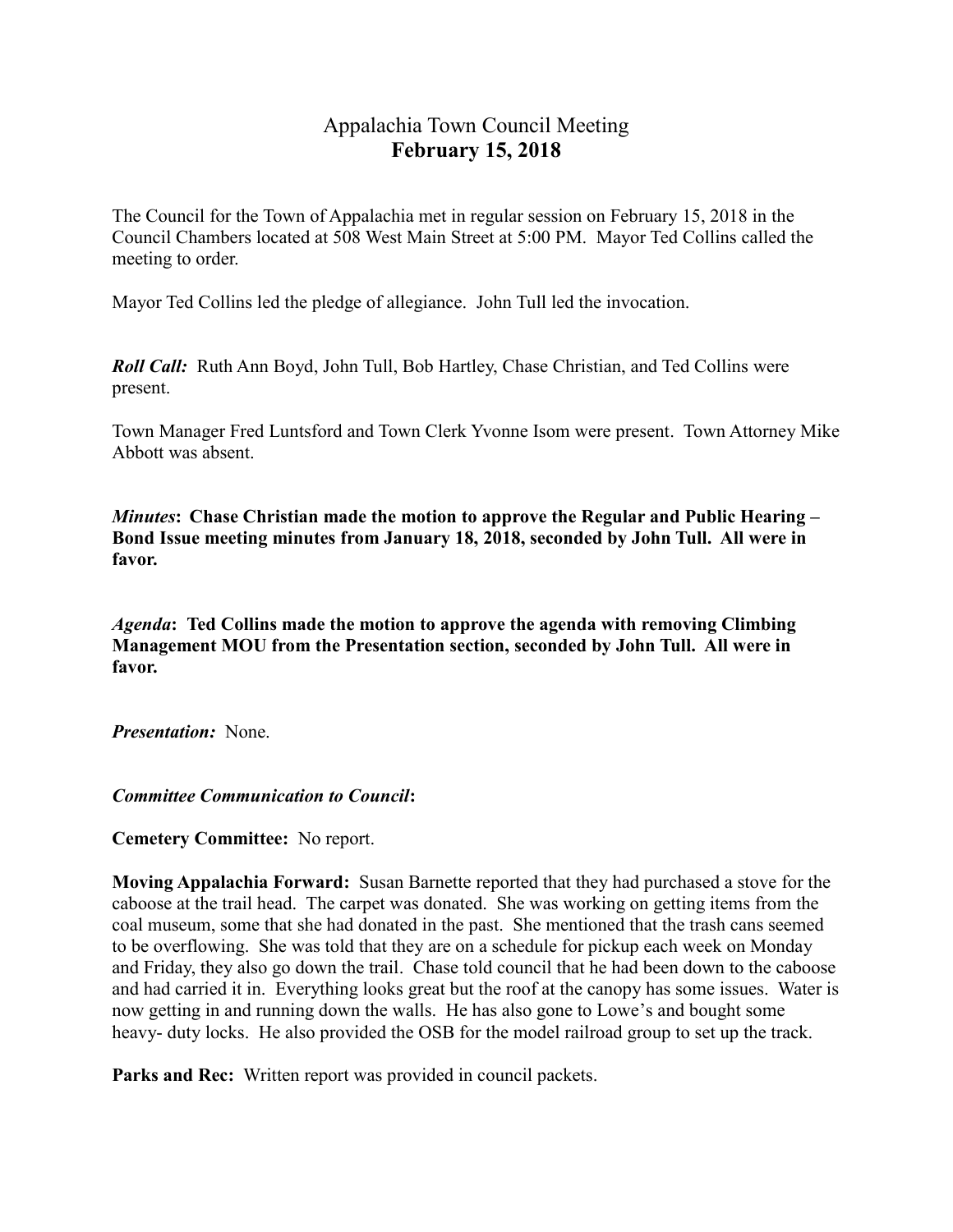**Planning Commission:** Susan Barnette appeared before council in the absence of Brian Falin who could not be there. They had me the week before and discussed the projects they would be working on in downtown. Their next meeting will be April 11<sup>th</sup> at 5:30 PM. Out of the last meeting they ask council to work with VDOT to install crosswalk and other safety measures for the area of the trail head. They expect as the weather warms up, there will be more people in that area with parking on the other side of the road from the trail head.

**Public Safety Committee:** Robert Anderson reported on their meeting earlier that day. He spoke about the CERT (Community Emergency Response Team) program that they would like to bring to the town. This team would help alleviate pressure off the EMS, so they could work optimally during times of emergency. It works thru FEMA. They are there to assist; they are volunteers in the community. More information can be found with a Google search of CERT. The fire, police and public works will be heading up the team. The fire department would do the initial training. They are also in the planning stages of getting their disaster plan updated. They will also work on getting the shelter updated with a generator. There is money out there thru grants. Our local shelter was ready to receive people during the last flooding event. The county should help with getting a generator for the high school as it is recognized by the county as an official shelter.

**Appalachia Historical and Trail Head Committee:** Travis Anderson reported they had met with the local forest ranger in Norton. They have no money to put toward upkeep of any of their trails. They informed her that they would adopt the Dark Hollow Trail. Hand tools will be used for cleaning up the trail. We told them we would like to connect our trail into the Roaring Branch Trail. They would start on this soon and ask for any volunteers to help. They will use gravity in their favor, beginning at the top and working toward the bottom. Amanda at the Post Office has everything done for getting the Post Office registered.

**Special Projects Committee:** Travis Anderson reported this year there will not be an Easter Egg Hunt, but instead an Easter Fest on March 25<sup>th</sup> beginning at 2, with a concert at 6PM. It would be based on our Trunk or Treat where there would tables set up, bounce houses, and a concert. This will be an inside event. The auditorium will be used for the concert. "The Call" will be providing the entertainment. They will also be performing on Wednesday night for Coal Railroad Days. The committee has already started on Coal Railroad Days, with us having to turn away vendors and performers. Chase asked if the committee would be honoring the Post Office and the Towers. The committee will be incorporating this anniversaries into our advertising and souvenirs. There will be a special label for the wine bottles this year. The concrete wall downtown is also in the plan on getting a facelift. The committee is working on trying to get it painted honoring the people that have made a name and made the town proud. Chase said that he had a picture of the Towers that had red, white and blue banners on the building. Travis said that they have plans to light up the building with LED lights and putting a flag pole on top of the towers with a large American flag. Ted asked if the work on the wall would be finished by August. Travis said they the group hoped to.

**Tourism Committee:** Sharon Hatfield reported that the Wise County and Appalachia's pager would be updated in three months. They would be removing Nancy's Kitchen and Peggy Castle from the site. They would add the Powell River Trail, the model railroad and the Cultural Arts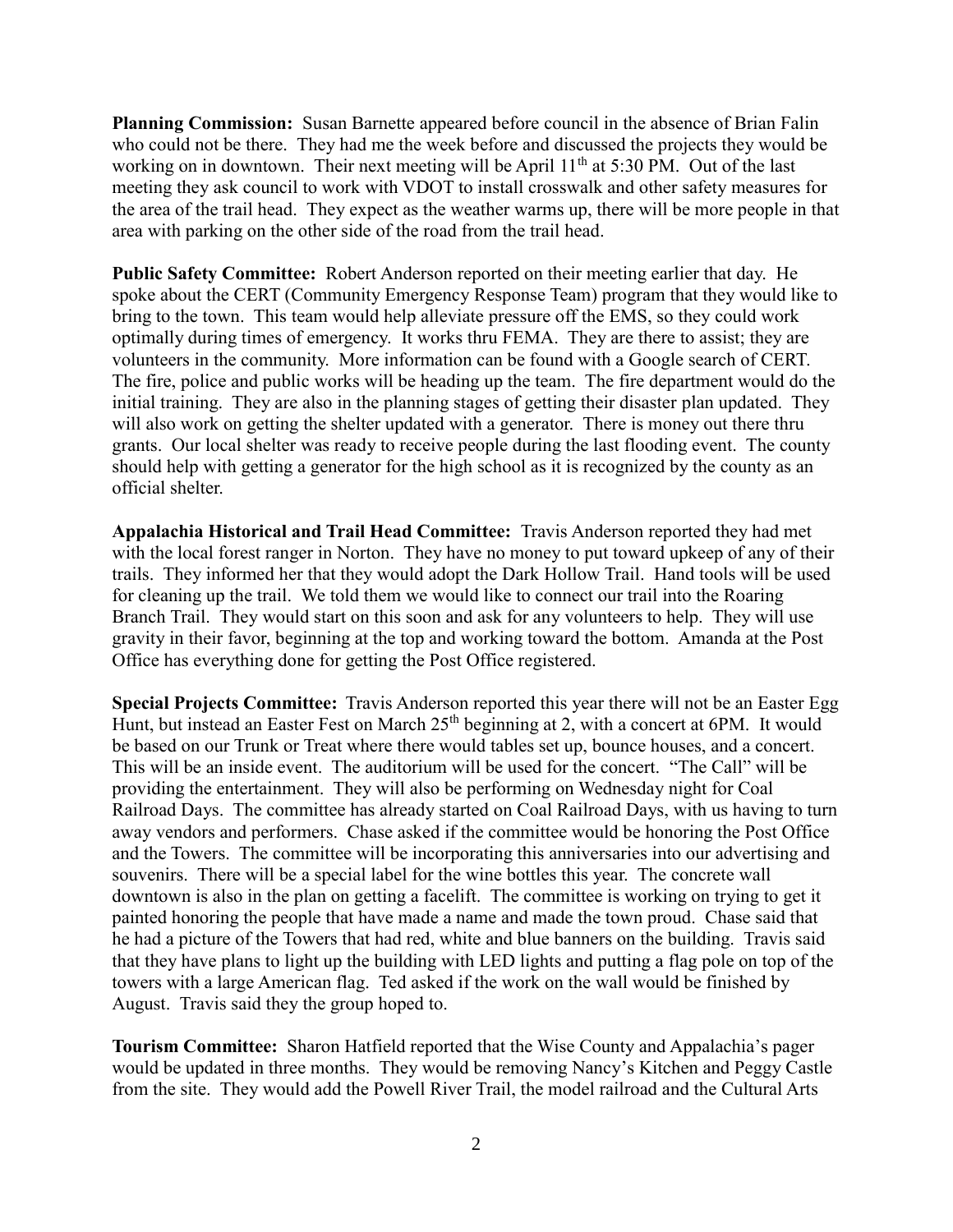along with expanded coverage of Coal Railroad Days and the Fall Fling. She had lunch with Michael Wampler who had ideas of how to promote the town. She wants to invite him to speak with council. He will help design a brochure for the town and will pay for the printing. He suggested that we should bring events to the auditorium as it is a large asset that the town has. She mentioned that there were problems with the auditorium. She thinks that there needs to be a new sound system purchased. She attended the Heart of Appalachia marketing meeting. There have been three weekends developed as a Flash Friday contest, for people to win a weekend. It will start on June 22. Appalachia will be featured in the Heart of Appalachia and on their web page. The tourism group are remapping all the trails. They will be sending out drones and uploading the videos. Chase asked why they took off Peggy Castle information. Sharon said that Peggy's information took up almost one-sixth of their allotted space, so without deleting it, there would not be enough room to add the trail and other points of interest in the town. Heart of Appalachia will do a website with links to our page.

## **Miners' Memorial Wall:** No report.

**Veterans' Memorial Wall:** Travis Anderson reported in the absence of Susie Richardson. They are looking at putting up new lighting. Robert Anderson has agreed to help to cut down of the cost. They are also looking at putting in a water fountain with a flag poles honoring every branch of military services. Larry Williams has contacts that may be able to help with the finances. It will not be huge, but nice. They are also trying to get the moving wall to come to Appalachia. The last time it was in the area, was almost 30 years ago in Big Stone Gap. If they can get it, they would put it at the high school.

### *Citizen Communication:*

**Brad Mathisen, Norton:** He was there as a follow up to the climbing MOU. He was informed that that topic would be discussed later in the meeting.

## *Engineer's Report:* **Patrick McKinney, The Lane Group**

*Ben's Branch:* Patrick reported they were finishing up the PER at this time. Once complete, it will be submitted to DCR and RD for review and approval.

*Comprehensive Water System Improvements Phase I - Water Storage Tanks:* Patrick reported they are working with the town to address one final item. Once addressed, they will be able to advertise for this project.

*In-Town Improvements*: Patrick said LENOWISCO is looking at submitting a grant application in March.

*Powell River Trail:* Patrick reported the project was complete pending a few close out items. These will be addressed when the weather breaks. Patrick will look to see if there is any money that could be used to address the roof on the caboose at the trail head. Chase asked about the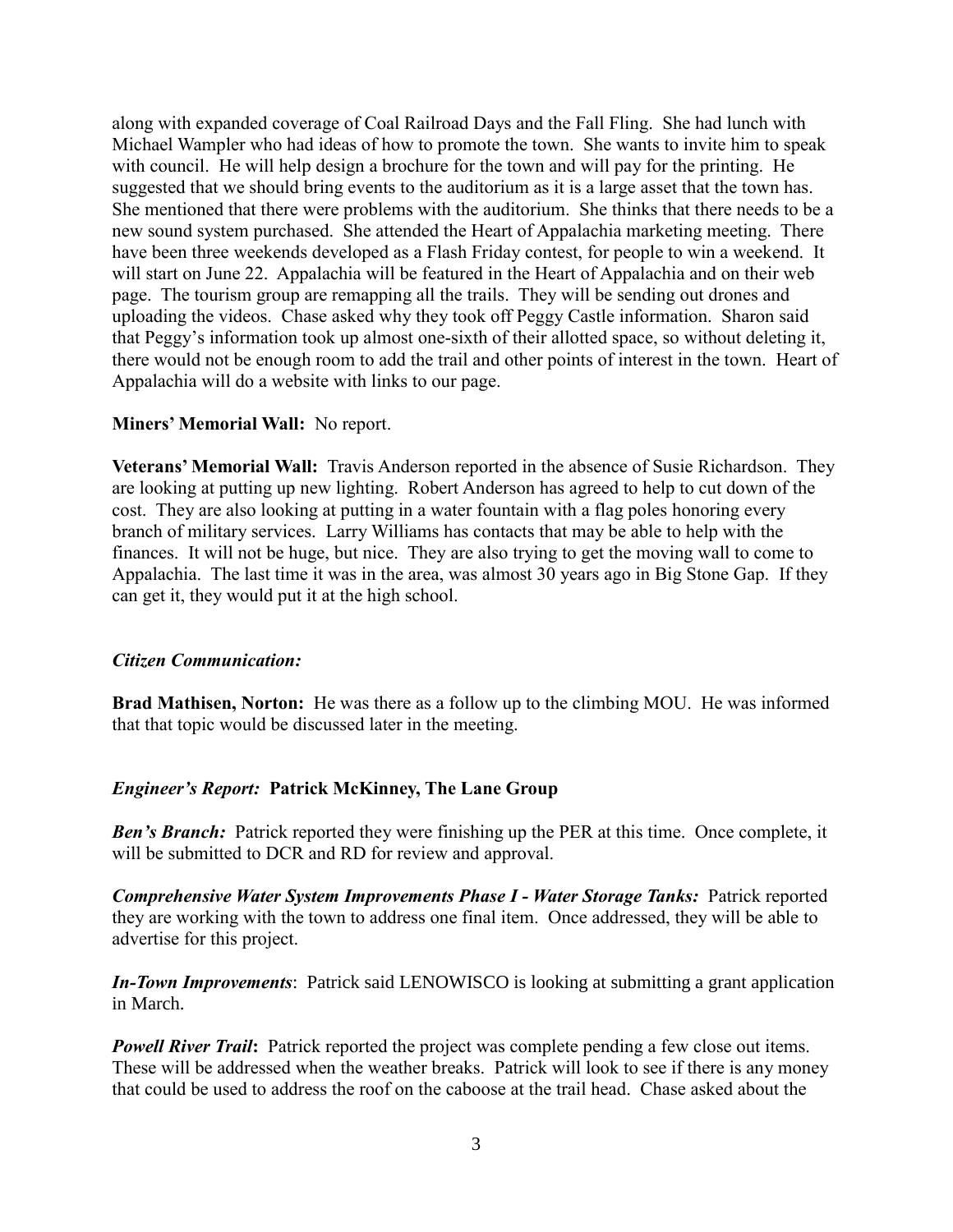split rail fence. Patrick said it would be installed as soon as the weather cooperated. They would also be looking at adding steps or stepping stones to the area of the trail where people are going thru the grass and shrubbery instead of walking further to use the steps at the start of the trail.

*System Infiltration / Inflow:* Patrick stated the ER and PER are both approved. They will now wait for he consideration of a funding offer.

## *PSA Projects:*

*Stonega Sewer – Phase II:* Patrick reported they expect this to be completed in April. Hookups are expected to begin in the next week.

*Water Meter Replacement Project – Phase I:* Patrick reported the town continues the installation of the meters.

*Water Meter Replacement Project Phase II:* Patrick said they are still waiting on the environmental compliance that is still pending.

*Roda & Osaka Waterline Replacement:* Patrick stated they were seeking funding for the environmental and PER.

Chase Christian asked if we sent a letter to our representative in Washington about the need for financial help with the dam. Ted Collins asked if could get some power behind the caboose when this part of the project comes around.

*Closed Session:* None.

## *Old Business:*

• **Climbing MOU:** The climbing MOU that was discussed at the last meeting was include in council packet. This was revised by our attorney and VACORP, our insurance carrier. There were only two changes. Ted Collins said he had read it all the way thru and it had answered any questions he had. John Tull had a question under responsibilities. There is nothing about the wayside/parking. It will be tight parking and we have town vehicles that travel in and out of the area. Brad said they would deal with this as the climbers' organization and would work with the town with the town's desires of how they want parking. There is a police department firing range in the area that is in the process of being revamped. He just wants to make sure that the road remains clear. Brad's suggestion would be to give it a year to see what the usage will be. If the town has any issue, Brad is more than willing to work with the town with any problems. If the MOU is passed, the next step will be for the climbing organization to provide the town with a certificate of insurance and fulfil the things on the MOU. They will install permanent anchors on the top of the rock. There is only a small group that would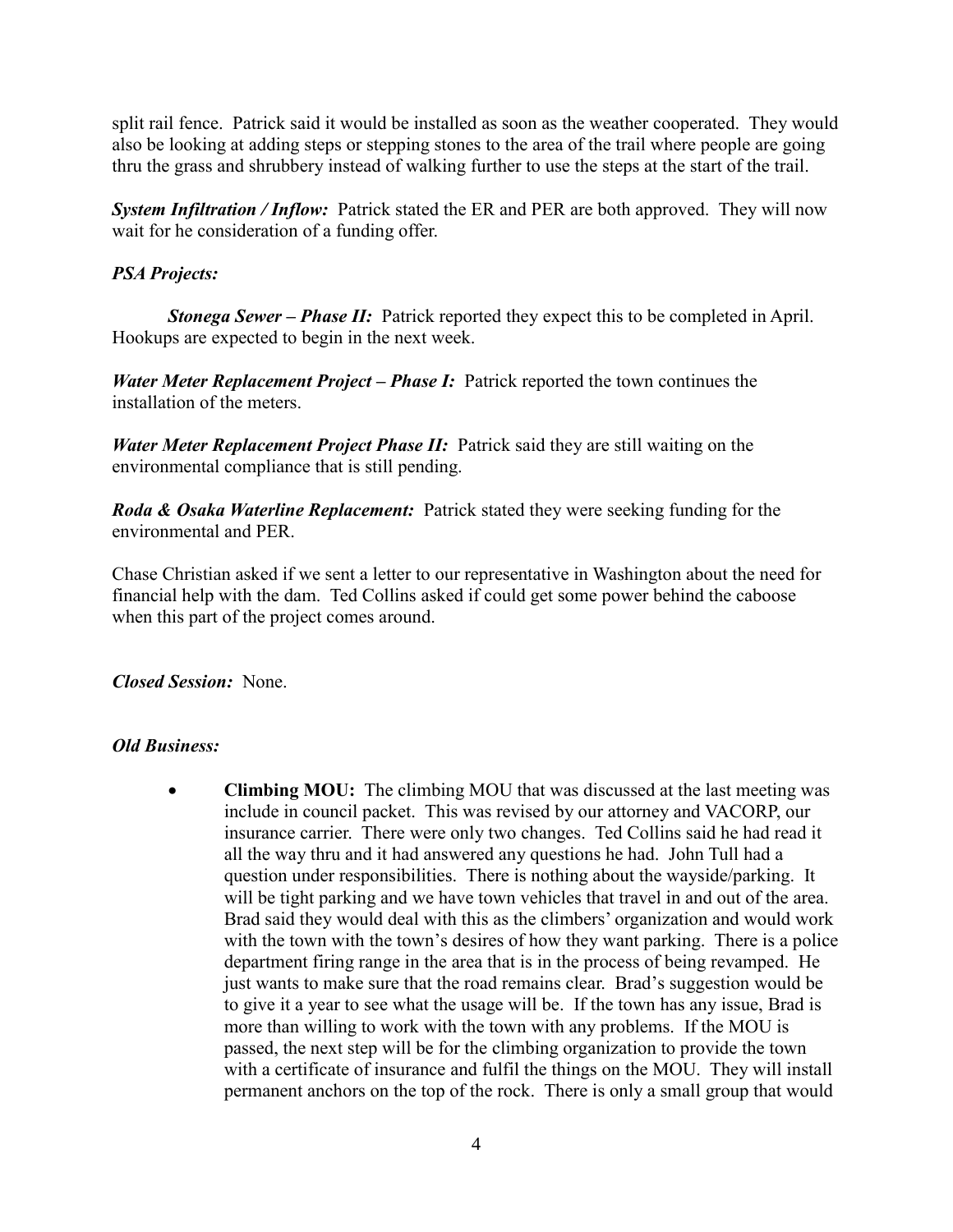perform this along with developing the routes to the climbing area. The spring and fall is the optimal times for climbing. There will probably not be a lot of traffic for the first year. **Ted Collins made the motion to accept the MOU contingent upon their acceptance of the MOU and allowing Fred Luntsford to sign on behalf of the town. Bob Hartley seconded the motion. Roll call: Ruth Ann Boyd, YES; John Tull, YES; Bob Hartley, YES; Chase Christian, YES; and Ted Collins, YES.** The paperwork should be finalized within the next two weeks.

• **Timber Sale:** Fred Luntsford had been in contact with Virginia forester Bill Miller. He said that if anyone timbered the area, they would have to follow the best management practices document. He also talked with a forester out of Wytheville that Bob Hartley knew. He deals with all the loggers and consultants in the area, his management decided it would be best not to come to the meeting. He did provide a lot of valuable information. His best piece of advice was to hire a consultant. A consultant would take the project from A to Z. He would make sure all the rules and regulations were adhered to and would do what we wanted regarding what we wanted to see done, such as paving, etc. This expense would come off the top of the revenue that we would realize from the sale of the timber. Council would need to decide if they wanted to proceed. The next step would be to allow the Town Manager to get in touch with various consultants to meet with council. They would come to a council meeting to discuss in front of everyone. Consultants fees are normally 10% of the revenue generated from the sale. He would also determine the value of the timber, contracts, everything. **Ted Collins made the motion to allow the Town Manager to contact at least 3 consultants to speak to council to tell us what we need to do, what they can do, what we can do, if there is no cost. Chase Christian seconded the motion. Roll call: Ruth Ann Boyd, YES; John Tull, YES; Bob Hartley, YES; Chase Christian, YES; and Ted Collins, YES.** 

#### *New Business:*

• **Landing Zone:** Travis Anderson did some research and since it is not commercialized, we would not have to meet the strict FAA regulations. We just have to follow the FAA guidelines on measurements and painting markings. It will be used for medical, but it will not deter others from using it. It will be the same set up as at the local hospitals. Travis has connections that are willing to help with the lighting and fencing. We will be the only town with a designated medical helipad. Travis will have to get county approval since it is county property. They just need to be informed of what we are going to do with the property. Chase asked what was going to be done with the junk currently in that location. The trash can will be getting a new home. The Humvee will be moved to another location, as it can not be sold. Chief Joyner is working on a plan to dispose of the Humvees. There will be fencing, so that no one will be blocking access. Travis also brought up the med flight insurance that is offered on a town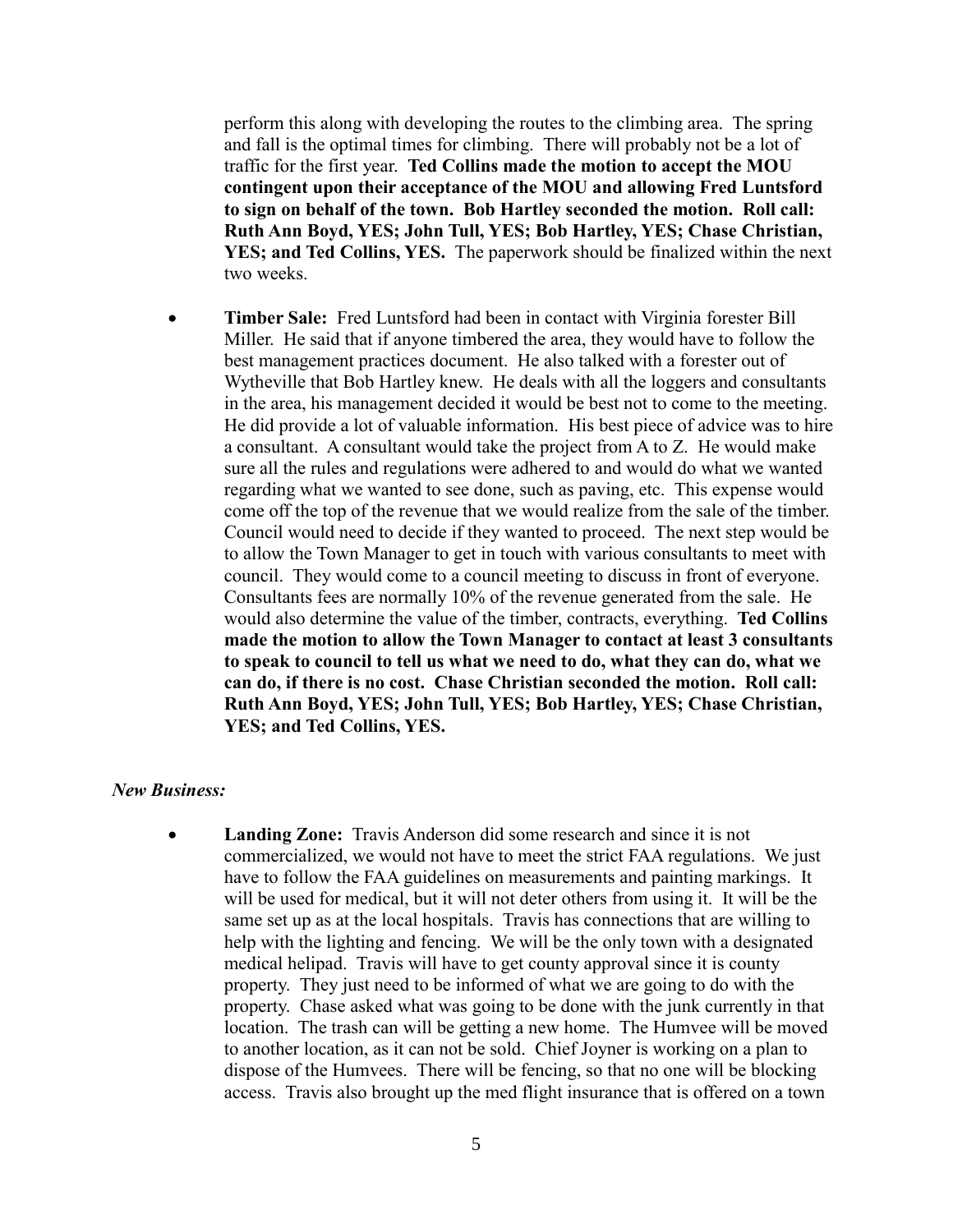package. The citizens can vote on it. Just one flight will cost upward of \$15,000. The city of Whitesburg offers this plan to their citizens. Air Methods covers all 50 states.

**Ted Collins made the motion to approve the landing zone in the parking lot at the high school. Bob Hartley seconded the motion. All were in favor.** 

Chase Christian left the meeting at 6:17 PM.

### *Administrative Concerns:*

**Town Clerk** – Nothing.

**Town Manager** – Fred Luntsford commented on the new website. It has been contracted with a company out of Lee County, Appalachian Life. There will be a virtual walk on the trail. The initial cost will be \$500, and \$150 maintenance for each year thereafter. The previous weekend storm and flood has caused some damage. The town crew discovered we were losing water at the Inman tank. It could mean that there is a creek crossing repair. This is more than our crew will be able to handle. The culvert at Woodland Acres also has been impacted. Those two items have been sent to the county to the governor. There is hope that we might be able to get some help with getting them repaired. There will be a few loads of the mill material taken to Woodland Acres to help with the repair of their road. David Flanary will use his equipment to spread the material. Jodi Orndorff asked questions regarding the dam, specifically if it is inspected and if there is someone up there all the time. They also asked about the shooting range as the only time it seemed to be used was on Sunday. The Town Manager had also been approached by someone who lives in Inman about a small piece of property that has a utility pole sitting in the middle of it. It is triangular shape next to the creek. If council wants to sell it, it would have to be advertised for sale and then offered for sale. He is interested in putting a building on it to house tools and such. It is almost worthless but is willing to give something for it because he can use it. Ted asked about the water leak in Inman. The water leak is critical, but they are making thinks work. Todd Jessee said the leak is about 76,000 gallons per day. It amounts to about 19% of water loss per day. The repair could be between \$50,000 to \$80,000, depending on where the leak is.

## *Council Communication:*

### **Bob Hartley:** Nothing.

**John Tull:** John that Robert will be looking at the dam emergency plan. He was also impressed with Robert's presentation. ACAC will be having a benefit singing on the upcoming Saturday, along with open mic on Tuesdays.

**Ruth Ann Boyd:** Ruth Ann wanted to commend the Appalachia Fire and Rescue. She had no idea of just how up to date and capable they service is. There were there within minutes of her need along with police back up. Everyone agreed on how proud they were of our EMS services.